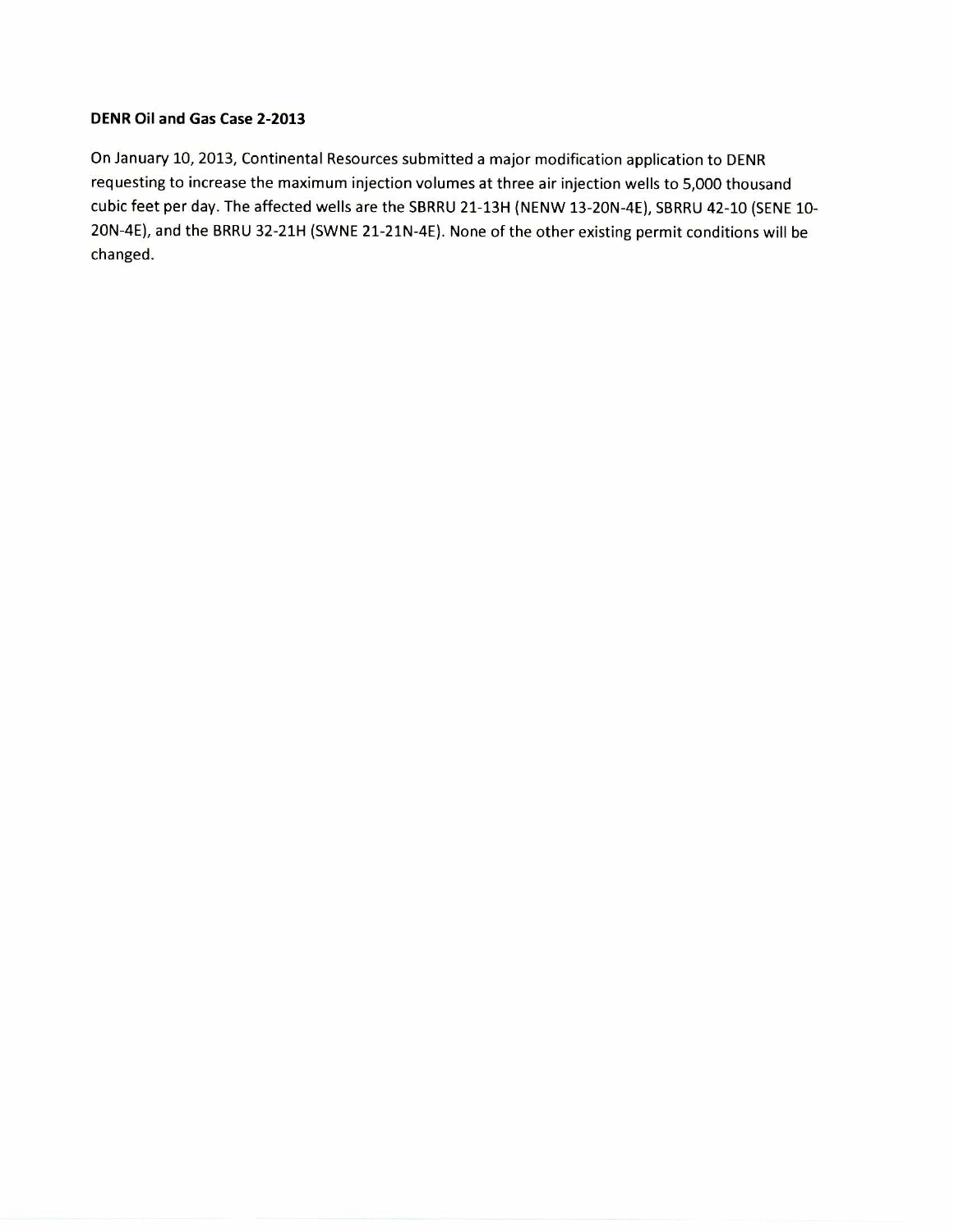

**DEPARTMENT of ENVIRONMENT and NATURAL RESOURCES Minerals & Mining Program - 011 & Gas Section** <br> **Altinerals & Mining Program - 011 & Gas Section**<br>
2050 West Main, Suite #1, Rapid City, SD 57702-2493 **telephone: 605-394-2229, FAX: 605-394-5317 JAN 1 0 2013** 

**DEPT OF ENVIRONMENT & NATURAL RESOURCES - RAPID CITY** 

|                                                                                                                                                                                                                                                                                                                                                                                                                                                                                                                                                                                                                                                                                                                                                                                                                                                                                                                                                                                                                                                                                                                                                                 |                              | SUNDRY NOTICE AND REPORT ON WELLS |                                           |  |  |  |  |
|-----------------------------------------------------------------------------------------------------------------------------------------------------------------------------------------------------------------------------------------------------------------------------------------------------------------------------------------------------------------------------------------------------------------------------------------------------------------------------------------------------------------------------------------------------------------------------------------------------------------------------------------------------------------------------------------------------------------------------------------------------------------------------------------------------------------------------------------------------------------------------------------------------------------------------------------------------------------------------------------------------------------------------------------------------------------------------------------------------------------------------------------------------------------|------------------------------|-----------------------------------|-------------------------------------------|--|--|--|--|
| <b>Operator Name</b><br>Telephone                                                                                                                                                                                                                                                                                                                                                                                                                                                                                                                                                                                                                                                                                                                                                                                                                                                                                                                                                                                                                                                                                                                               |                              |                                   |                                           |  |  |  |  |
|                                                                                                                                                                                                                                                                                                                                                                                                                                                                                                                                                                                                                                                                                                                                                                                                                                                                                                                                                                                                                                                                                                                                                                 | <b>Continental Resources</b> | (405) 234-9000                    |                                           |  |  |  |  |
| <b>Address</b>                                                                                                                                                                                                                                                                                                                                                                                                                                                                                                                                                                                                                                                                                                                                                                                                                                                                                                                                                                                                                                                                                                                                                  |                              |                                   |                                           |  |  |  |  |
| P.O. Box 268870, Oklahoma City, OK, 73102                                                                                                                                                                                                                                                                                                                                                                                                                                                                                                                                                                                                                                                                                                                                                                                                                                                                                                                                                                                                                                                                                                                       |                              |                                   |                                           |  |  |  |  |
| Permit#                                                                                                                                                                                                                                                                                                                                                                                                                                                                                                                                                                                                                                                                                                                                                                                                                                                                                                                                                                                                                                                                                                                                                         | API No.                      | Well Name and Number              | Location (Qtr-Qtr, Sec, Twp, Rge, County) |  |  |  |  |
| 1983                                                                                                                                                                                                                                                                                                                                                                                                                                                                                                                                                                                                                                                                                                                                                                                                                                                                                                                                                                                                                                                                                                                                                            | 4006320718                   | <b>SBRRU 21-13H</b>               | <b>NENW 13-20N-4E</b>                     |  |  |  |  |
| <b>Notice of Intention To:</b><br><b>Subsequent Report of:</b><br>Request for change of:<br>Temporarily Abandon<br><b>Drilling Progress</b><br>Location<br>Plug and Abandon<br><b>BOP Pressure Test/Program</b><br>Elevation<br>Pull, Alter, or Test Casing<br>Gas/Oil Ratio<br><b>Producing Method</b><br>Perforate<br>Work-Over (Perf, Frac, Acidize)<br><b>Producing Formation</b><br>Acidize<br><b>Shut-In Pressure</b><br><b>Injection Pressure</b><br><b>Fracture Treatment</b><br>Spill<br><b>Injection Volume</b><br><b>Squeeze Cement</b><br><b>Mechanical Integrity Test</b><br><b>Injection Fluid</b><br>Other<br>Other<br>Other<br>Describe Proposed or Completed Operations (clearly state all pertinent details, and give pertinent dates, including estimated date of<br>starting any proposed work). Use additional page(s) if appropriate.<br>Continental Resources is requesting to increase the permitted volume of air-injected from 2500 MCFD to 5000<br>MCFD. None of the other, existing permit conditions will change. All required information has been submitted in<br>the original permit application which was just recently filed. |                              |                                   |                                           |  |  |  |  |
| I hereby certify that the foregoing as to any work or operation performed is a true and correct report of such work or operation.                                                                                                                                                                                                                                                                                                                                                                                                                                                                                                                                                                                                                                                                                                                                                                                                                                                                                                                                                                                                                               |                              |                                   |                                           |  |  |  |  |
|                                                                                                                                                                                                                                                                                                                                                                                                                                                                                                                                                                                                                                                                                                                                                                                                                                                                                                                                                                                                                                                                                                                                                                 |                              | <b>Peter MacIntyre</b>            | <b>Production Enginner</b><br>1/10/2013   |  |  |  |  |
|                                                                                                                                                                                                                                                                                                                                                                                                                                                                                                                                                                                                                                                                                                                                                                                                                                                                                                                                                                                                                                                                                                                                                                 | Signature                    | Name (Print)                      | Title<br>Date                             |  |  |  |  |
| FOR OFFICE USE ONLY                                                                                                                                                                                                                                                                                                                                                                                                                                                                                                                                                                                                                                                                                                                                                                                                                                                                                                                                                                                                                                                                                                                                             |                              |                                   |                                           |  |  |  |  |
|                                                                                                                                                                                                                                                                                                                                                                                                                                                                                                                                                                                                                                                                                                                                                                                                                                                                                                                                                                                                                                                                                                                                                                 |                              | Title:                            | Date:                                     |  |  |  |  |
| Conditions, if any:                                                                                                                                                                                                                                                                                                                                                                                                                                                                                                                                                                                                                                                                                                                                                                                                                                                                                                                                                                                                                                                                                                                                             |                              |                                   |                                           |  |  |  |  |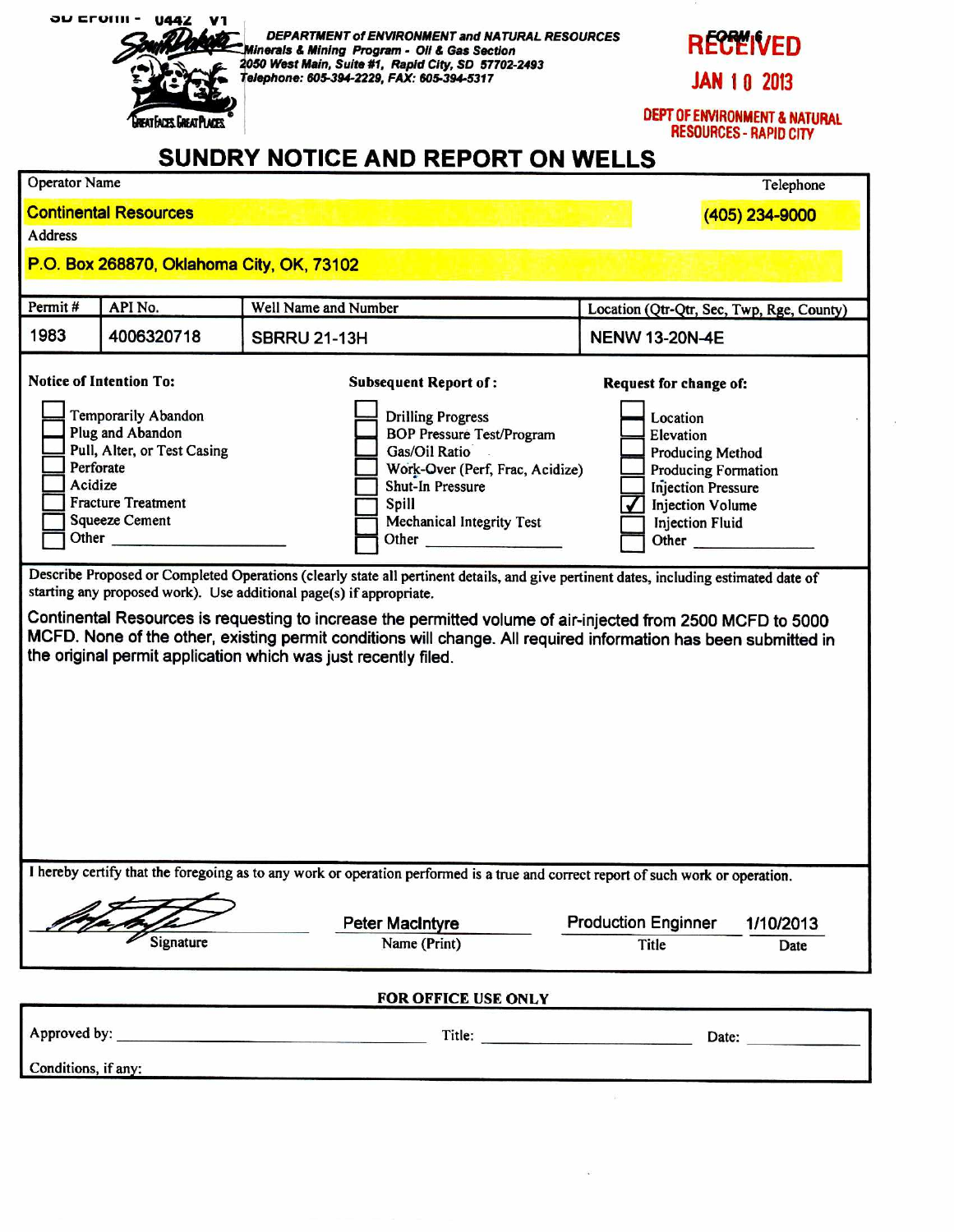| JU EFUIII -                                                 | <b>U442</b><br>REAT FACES. GREAT PLACE                                                                                                                                               | DEPARTMENT of ENVIRONMENT and NATURAL RESOURCES<br>Minerals & Mining Program - Oil & Gas Section<br>2050 West Main, Suite #1, Rapid City, SD 57702-2493<br>Telephone: 605-394-2229, FAX: 605-394-5317<br><b>SUNDRY NOTICE AND REPORT ON WELLS</b>                                                                                                                                                                                                                                                                | <b>FORM 6</b><br><b>RECEIVED</b><br><b>JAN 10 2013</b><br>DEPT OF ENVIRONMENT & NATURAL<br><b>RESOURCES - RAPID CITY</b>                                                                                                                                                                                                                                                                                                           |  |  |  |
|-------------------------------------------------------------|--------------------------------------------------------------------------------------------------------------------------------------------------------------------------------------|------------------------------------------------------------------------------------------------------------------------------------------------------------------------------------------------------------------------------------------------------------------------------------------------------------------------------------------------------------------------------------------------------------------------------------------------------------------------------------------------------------------|------------------------------------------------------------------------------------------------------------------------------------------------------------------------------------------------------------------------------------------------------------------------------------------------------------------------------------------------------------------------------------------------------------------------------------|--|--|--|
| <b>Operator Name</b>                                        |                                                                                                                                                                                      |                                                                                                                                                                                                                                                                                                                                                                                                                                                                                                                  | Telephone                                                                                                                                                                                                                                                                                                                                                                                                                          |  |  |  |
|                                                             | <b>Continental Resources</b>                                                                                                                                                         |                                                                                                                                                                                                                                                                                                                                                                                                                                                                                                                  | (405) 234-9000                                                                                                                                                                                                                                                                                                                                                                                                                     |  |  |  |
| <b>Address</b><br>P.O. Box 268870, Oklahoma City, OK, 73102 |                                                                                                                                                                                      |                                                                                                                                                                                                                                                                                                                                                                                                                                                                                                                  |                                                                                                                                                                                                                                                                                                                                                                                                                                    |  |  |  |
| Permit#                                                     | API No.                                                                                                                                                                              | Well Name and Number                                                                                                                                                                                                                                                                                                                                                                                                                                                                                             | Location (Qtr-Qtr, Sec, Twp, Rge, County)                                                                                                                                                                                                                                                                                                                                                                                          |  |  |  |
| 2002                                                        | 4006320726                                                                                                                                                                           | <b>SBRRU 42-10</b>                                                                                                                                                                                                                                                                                                                                                                                                                                                                                               | <b>SENE 10-20N-4E</b>                                                                                                                                                                                                                                                                                                                                                                                                              |  |  |  |
| Acidize                                                     | <b>Notice of Intention To:</b><br>Temporarily Abandon<br>Plug and Abandon<br>Pull, Alter, or Test Casing<br>Perforate<br><b>Fracture Treatment</b><br><b>Squeeze Cement</b><br>Other | <b>Subsequent Report of:</b><br><b>Drilling Progress</b><br><b>BOP Pressure Test/Program</b><br>Gas/Oil Ratio<br>Work-Over (Perf, Frac, Acidize)<br>Shut-In Pressure<br>Spill<br>Mechanical Integrity Test<br>Other                                                                                                                                                                                                                                                                                              | Request for change of:<br>Location<br>Elevation<br><b>Producing Method</b><br><b>Producing Formation</b><br><b>Injection Pressure</b><br><b>Injection Volume</b><br><b>Injection Fluid</b><br>Other <b>Communist Communist Communist Communist Communist Communist Communist Communist Communist Communist Communist Communist Communist Communist Communist Communist Communist Communist Communist Communist Communist Commu</b> |  |  |  |
|                                                             |                                                                                                                                                                                      | Describe Proposed or Completed Operations (clearly state all pertinent details, and give pertinent dates, including estimated date of<br>starting any proposed work). Use additional page(s) if appropriate.<br>Continental Resources is requesting to increase the permitted volume of air-injected from 2500 MCFD to 5000<br>MCFD. None of the other, existing permit conditions will change. All required information has been submitted in<br>the original permit application which was just recently filed. |                                                                                                                                                                                                                                                                                                                                                                                                                                    |  |  |  |

I hereby certify that the foregoing as to any work or operation performed is a true and correct report of such work or operation.

Peter MacIntyre Production Enginner 1/10/2013 Signature Name (Print) Title Date **FOR OFFICE USE ONLY**  Approved by: Title: Date:

Conditions, if any: